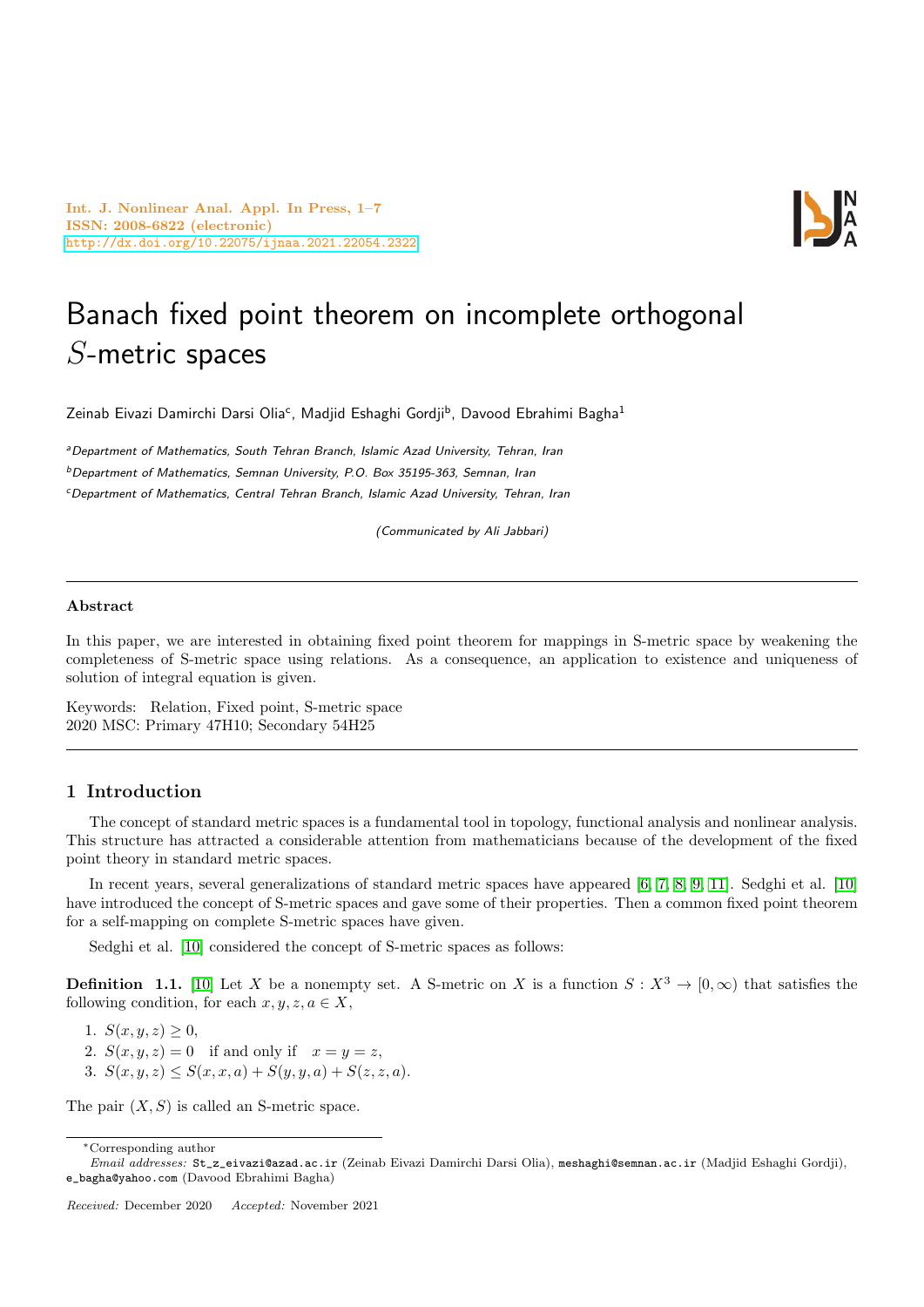**Definition 1.2.** [\[10\]](#page-6-3) A sequence  $\{x_n\}$  in X converges to  $x \in X$  if and only if  $S(x_n, x_n, x) \to 0$  as  $n \to \infty$ .

**Definition 1.3.** [\[10\]](#page-6-3) A sequence  $\{x_n\}$  in X is called Cauchy sequence if for each  $\varepsilon > 0$  there exists  $n_0 \in \mathbb{N}$  such that  $S(x_n, x_n, x_m) < \varepsilon$  for each  $n, m \geq n_0$ .

**Definition 1.4.** [\[10\]](#page-6-3) The S-metric space  $(X, S)$  is said to be complete if every Cauchy sequence is convergent.

<span id="page-1-1"></span>**Lemma 1.5.** [\[10\]](#page-6-3) In an S-metric space, we have  $S(x, x, y) = S(y, y, x)$ .

They also proved the following fixed point theorem in S-metric spaces [\[10\]](#page-6-3).

**Theorem 1.6.** [\[10\]](#page-6-3) Let  $(X, d)$  be a complete S-metric space and  $f : X \to X$  be a contraction. Then f has a unique fixed point  $x^* \in X$ . Furthermore, for any  $x \in X$  we have  $\lim_{n \to \infty} f^n(x) = x^*$  with

$$
S(f^{n}(x_0), f^{n}(x_0), x^*) \leq \frac{2L^n}{1-L} S(x, x, f(x)).
$$

Eshaghi and et. al [\[2\]](#page-5-2) introduced the notion of orthogonal sets as follows (also see [\[1,](#page-5-3) [3,](#page-5-4) [4,](#page-5-5) [5,](#page-5-6) [12,](#page-6-4) [13,](#page-6-5) [14,](#page-6-6) [15\]](#page-6-7)):

**Definition** 1.7. [\[2\]](#page-5-2) Let  $X \neq \phi$  and  $\bot \subseteq X \times X$  be a binary relation. If  $\bot$  satisfies the following condition

 $\exists x_0; ((\forall y; y \bot x_0) \text{ or } (\forall y; x_0 \bot y)),$ 

it is called an orthogonal set (briefly O-set). We denote this O-set by  $(X, \perp)$ .

**Definition 1.8.** [\[2\]](#page-5-2) Let  $(X, \perp)$  be an O-set. A sequence  $\{x_n\}_{n\in\mathbb{N}}$  is called orthogonal sequence (briefly O-sequence) if

$$
((\forall n; x_n \bot x_{n+1}) \quad or \quad (\forall n; x_{n+1} \bot x_n)).
$$

**Definition 1.9.** [\[2\]](#page-5-2) Let  $(X, d, \perp)$  be an orthogonal metric space  $((X, \perp))$  is an O-set and  $(X, d)$  is a metric space). The space X is orthogonally complete (briefly O-complete) if every Cauchy O-sequence is convergent.

It is easy to see that every complete metric space is O-complete and the converse is not true (see [\[2\]](#page-5-2)). For instance, let  $X = [0, 1)$  and  $d(x, y) = |x - y|$  for all  $x, y \in X$ . It is easy to see that  $(x, d)$  is incomplete metric space. If we consider  $\perp = \leq$ , then one can show that X is O-complete metric space.

**Definition 1.10.** [\[2\]](#page-5-2) Let  $(X, d, \perp)$  be an orthogonal metric space and  $0 < k < 1$ .

1. A mapping  $f: X \to X$  is said to be orthogonal contractive (⊥–contractive) mapping with Lipchitz constant k if

 $d(fx, fy) \leq kd(x, y)$  if  $x \perp y$ .

- 2. A mapping  $f: X \to X$  is called orthogonal preserving (⊥−preserving) mapping if  $x \bot y$  then  $f(x) \bot f(y)$ .
- 3. A mapping  $f: X \to X$  is orthogonal continuous (⊥–continuous) mapping in  $a \in X$  if for each O-sequence  ${a_n}_{n\in\mathbb{N}}$  in X if  $a_n \to a$  then  $f(a_n) \to f(a)$ . Also f is ⊥−continuous on X if f is ⊥−continuous in each  $a \in X$ .

They also proved the following theorem which can be considered as a real extension of Banach fixed point theorem [\[1,](#page-5-3) [2,](#page-5-2) [3,](#page-5-4) [4,](#page-5-5) [5,](#page-5-6) [12,](#page-6-4) [13,](#page-6-5) [14,](#page-6-6) [15\]](#page-6-7).

<span id="page-1-0"></span>**Theorem 1.11.** [\[2\]](#page-5-2) Let  $(X, d, \perp)$  be an O-complete metric space (not necessarily complete metric space). Let f:  $X \to X$  be ⊥−continuous, ⊥−contraction (with Lipschitz constant k) and ⊥−preserving, then f has a unique fixed point  $x^*$  in X. Also, f is a Picard operator, that is,  $\lim f^{(n)}(x) = x^*$  for all  $x \in X$ .

One of the most important conditions in Banach contraction principle is the completeness of the space. Also, in many generalizations of this theorem in different spaces such as S-metric spaces and fuzzy metric spaces the completeness of spaces is one of the most important condition and here, there is a question that how we can weaken the completeness condition of the space.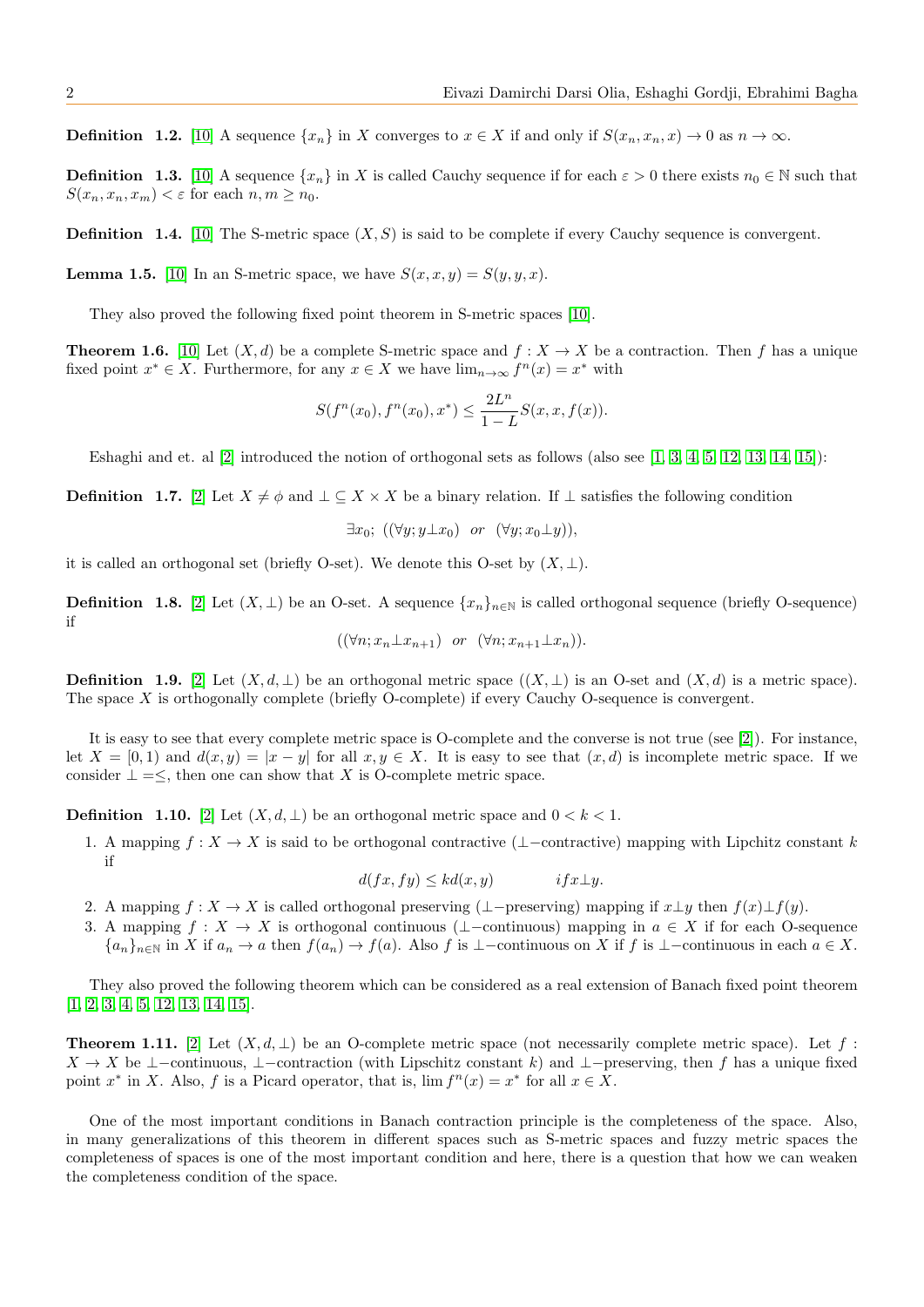Let us consider the following integral equation

<span id="page-2-0"></span>
$$
x(t) = \int_0^T K(t, s, x(s))ds + g(t), \quad t \in I = [0, T],
$$
\n(1.1)

where  $T > 0$ .

Inspired and motivated by the above results, in this paper, we are interested in weakening the completeness condition of S-metric space by considering a relation on S-metric space and by using this relation. As an application, we find the existence and uniqueness of solution of integral equation [1.1.](#page-2-0)

## 2 Main Result

In this section, we introduce some new definitions to prove the main results. We begin with the following definitions. Let  $(X, S)$  be a S-metric space. Let  $\perp$  be an arbitrary relation on X.

**Definition 2.1.** The S-metric space  $(X, S)$  is ⊥-complete if every Cauchy ⊥-sequence is convergent.

Let  $(X, S)$  be a S-metric space. Let  $\bot$  be an arbitrary relation on X. In the following, we denote this by  $(X, S, \bot)$ .

- **Definition 2.2.** A mapping  $f : (X, S, \perp) \to (X, S, \perp)$  is  $\perp$ -preserving if for  $a \perp b$  we have  $f(a) \perp f(b)$  for all  $a, b \in X$ .
	- A mapf :  $(X, S, \perp) \to (X, S, \perp)$  is is said to be  $(S, \perp)$ -contraction if there exists a constant  $0 \leq L < 1$  such that

$$
S(f(x), f(x), f(y)) \le LS(x, x, y),
$$

for all  $x, y \in X$ ,  $x \perp y$ .

A map  $f : (X, S, \perp) \to (X, S, \perp)$  is  $(S, \perp)$ -continuous if for  $\perp$ -sequence  $\{x_n\}$  in X such that  $x_n \to x$ , we have  $f(x_n) \rightarrow f(x)$ .

Now, we are ready to prove the main theorem of this paper which can be consider as a real extension of Theorem [1.11](#page-1-0) (Theorem 3.11 of [\[2\]](#page-5-2)).

**Theorem 2.3.** Let  $(X, S, \perp)$  be a  $\perp$ -complete S-metric space such that there exists  $x_0 \in X$  such that  $x_0 \perp f(x)$  for all  $x \in X$ . Let  $f: X \to X$  be  $\bot$ -preserving,  $(S, \bot)$ -continuous and  $(S, \bot)$ -contraction. Then f has a unique fixed point  $x^* \in X$ . Furthermore, for any  $x \in X$  we have  $\lim_{n \to \infty} f^n(x) = x^*$  i.e. f is a Picard operator (P.O.).

**Proof**. By hypothesis, there exists  $x_0 \in X$  such that  $x_0 \perp f(x)$  for all  $x \in X$ . It follows that  $x_0 \perp f(x_0)$ . Let

<span id="page-2-1"></span>
$$
x_1 := f(x_0), x_2 := f(x_1) = f^2(x_0), \cdots, x_{n+1} := f(x_n) = f^n(x_0).
$$

Since f is  $\perp$ -preserving,  $\{f^n(x_0)\}_{n=0}^{\infty}$  is an  $\perp$ -sequence. For  $n=0,1,\cdots$ , we get by induction

$$
S(f^{n}(x_0), f^{n}(x_0), f^{n+1}(x_0)) \le LS(f^{n-1}(x_0), f^{n-1}(x_0), f^{n}(x_0))
$$
  

$$
\le \cdots
$$
  

$$
\le L^{n}S(x_0, x_0, f(x_0)).
$$

In order to show that the R-sequence  $\{f^{(n)}(x_0)\}$  is Cauchy, consider  $m, n \in \mathbb{N}$  such that  $m > n$ . From the definition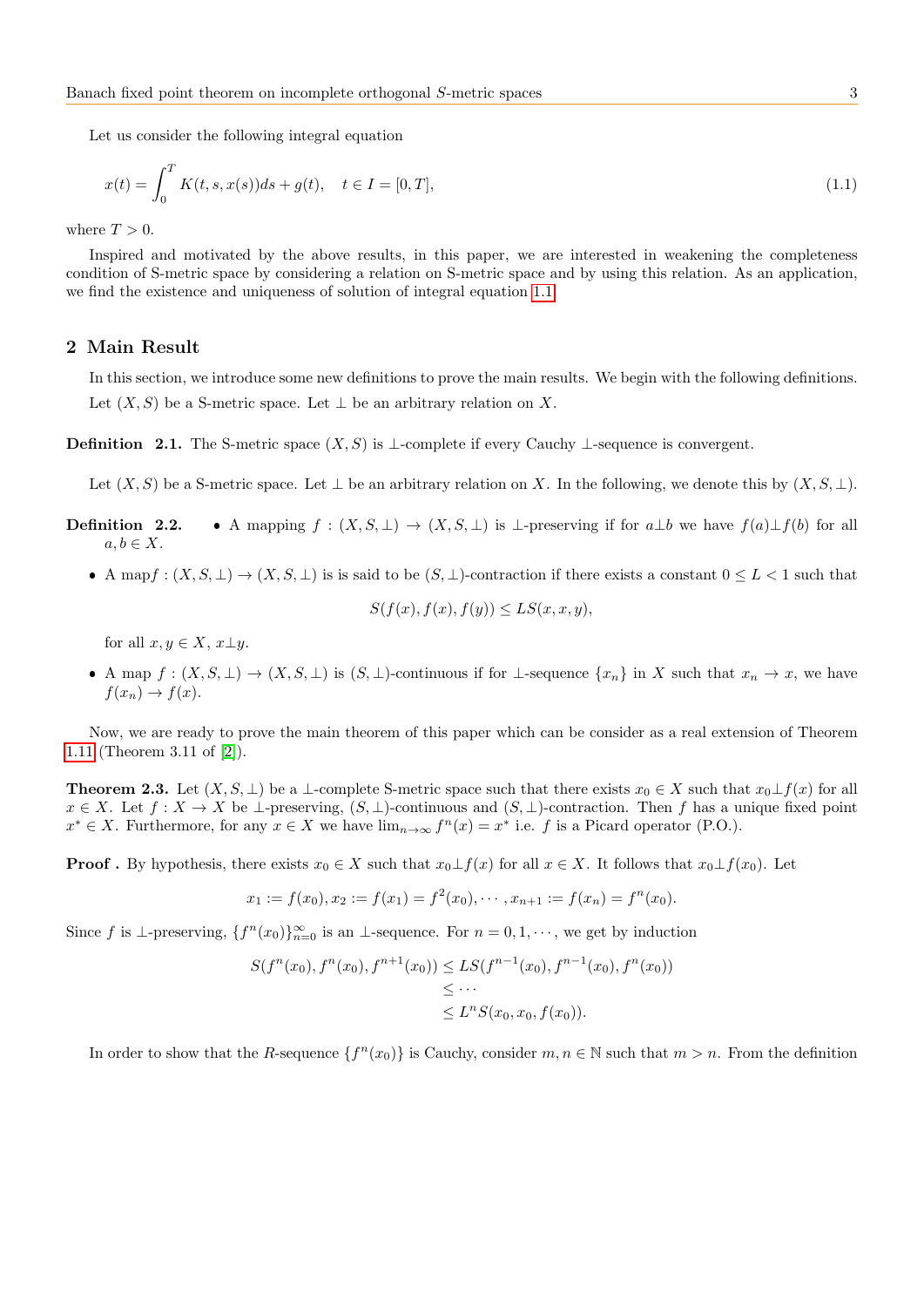of the  $(S, \perp)$ -metric space and by Lemma [1.5](#page-1-1) we have

$$
S(f^{n}(x_{0}), f^{n}(x_{0}), f^{m}(x_{0})) \leq S(f^{n}(x_{0}), f^{n}(x_{0}), f^{n+1}(x_{0})) + S(f^{n}(x_{0}), f^{n}(x_{0}), f^{n+1}(x_{0}))
$$
  
\n
$$
+ S(f^{m}(x_{0}), f^{m}(x_{0}), f^{n+1}(x_{0}))
$$
  
\n
$$
= 2S(f^{n}(x_{0}), f^{n}(x_{0}), f^{n+1}(x_{0})) + S(f^{n+1}(x_{0}), f^{n+1}(x_{0}), f^{m+2}(x_{0}))
$$
  
\n
$$
\leq 2S(f^{n}(x_{0}), f^{n}(x_{0}), f^{n+1}(x_{0})) + S(f^{n+1}(x_{0}), f^{n+1}(x_{0}), f^{n+2}(x_{0}))
$$
  
\n
$$
+ S(f^{n+1}(x_{0}), f^{n+1}(x_{0}), f^{n+2}(x_{0})) + S(f^{m}(x_{0}), f^{m}(x_{0}), f^{n+2}(x_{0}))
$$
  
\n
$$
+ S(f^{n+2}(x_{0}), f^{n}(x_{0}), f^{n+1}(x_{0})) + 2S(f^{n+1}(x_{0}), f^{n+1}(x_{0}), f^{n+2}(x_{0}))
$$
  
\n
$$
\leq \cdots
$$
  
\n
$$
\leq 2\sum_{i=n}^{m-2} S(f^{i}(x_{0}), f^{i}(x_{0}), f^{i+1}(x_{0})) + S(f^{m-1}(x_{0}), f^{m-1}(x_{0}), f^{m}(x_{0}))
$$
  
\n
$$
\leq 2L^{n} S(x_{0}, x_{0}, f(x_{0}))[1 + L + L^{2} + \cdots]
$$
  
\n
$$
\leq \frac{2L^{n}}{1 - L} S(x_{0}, x_{0}, f(x_{0}))
$$

Thus, for  $m > n$  we have

$$
S(f^{n}(x_0), f^{n}(x_0), f^{m}(x_0)) \le \frac{2L^n}{1 - L} S(x_0, x_0, f(x_0)).
$$
\n(2.1)

From the above we find that  $\{f^n(x_0)\}_{n=0}^{\infty}$  is Cauchy ⊥-sequence. By ⊥-completeness of X, there exists  $x^* \in X$ such that  $f^{n}(x_0) \to x^*$ . On the other hand, f is  $(S, \perp)$ -continuous and hence  $f(f^{n}(x_0)) \to f(x^*)$ . As n tends to  $\infty$ we have

$$
f(x^*) = \lim_{n \to \infty} f(f^n(x_0)) = \lim_{n \to \infty} f^{n+1}(x_0) = x^*.
$$

Therefore,  $x^*$  is a fixed point of  $f$ .

To prove the uniqueness of the fixed point, let  $y^* \in X$  be a fixed point of f. Then we have  $f^n(y^*) = y^*$  for all  $n \in \mathbb{N}$ . By our choice of  $x_0$  in the hypothesis we have  $x_0 \perp y^*$  (because  $y^* = f(y^*) \in f(X)$ ).

Since f is  $\perp$ -preserving, we have

$$
f^n(x_0) \bot f^n(y^*),
$$

for all  $n \in \mathbb{N}$ . On the other hand, f is a  $(S, \perp)$ -contraction, then we have

$$
S(x^*, x^*, y^*) = S(f^n(x^*), f^n(x^*), f^n(y^*)) \leq S(f^n(x^*), f^n(x^*), f^n(x_0)) + S(f^n(x^*), f^n(x^*), f^n(x_0))
$$
  
+ 
$$
S(f^n(y^*), f^n(y^*), f^n(x_0))
$$
  

$$
\leq L^n S(x^*, x^*, x_0) + L^n(x^*, x^*, x_0) + L^n(y^*, y^*, x_0) \to 0 \text{ as } n \to \infty.
$$

Then  $S(x^*, x^*, y^*) = 0$ , hence  $x^* = y^*$ .

Let  $x \in X$  be arbitrary. By hypothesis we have  $x_0 \perp f(x)$ . Since f is  $\perp$ -preserving then

$$
f^{n}(x_0) \bot f^{n}(f(x)),
$$

for all  $n \in \mathbb{N}$ . On the other hand, f is a  $(S, \perp)$ -contraction, then we get

$$
S(f^{n}(f(x)), f^{n}(f(x)), x^{*}) = S(f^{n}(f(x)), f^{n}(f(x)), f^{n}(x^{*}))
$$
  
\n
$$
\leq S(f^{n}(f(x)), f^{n}(f(x)), f^{n}(x_{0})) + S(f^{n}(f(x)), f^{n}(x_{0})),
$$
  
\n
$$
+ S(f^{n}(x^{*}), f^{n}(x^{*}), f^{n}(x_{0}))
$$
  
\n
$$
\leq 2L^{n}S(f(x), f(x), x_{0}) + L^{n}(x^{*}, x^{*}, x_{0}) \to 0 \text{ as } n \to \infty.
$$

So,  $\lim_{n\to\infty} f^n(f(x)) = x^*$ . Hence,  $\lim_{n\to\infty} f^n(x) = x^*$ . Therefore, f is a P.O.

 $\Box$ 

One can easily prove the following result.

Corollary 2.4. Let  $(X, S, \perp)$  be an O-complete S-metric space. Let  $f : X \to X$  be  $\perp$ -preserving,  $(S, \perp)$ -continuous and  $(S, \perp)$ -contraction. Then f has a unique fixed point  $x^* \in X$ . Furthermore, for any  $x \in X$  we have  $\lim_{n\to\infty} f^n(x) =$  $x^*$  i.e.  $f$  is a Picard operator (P.O.).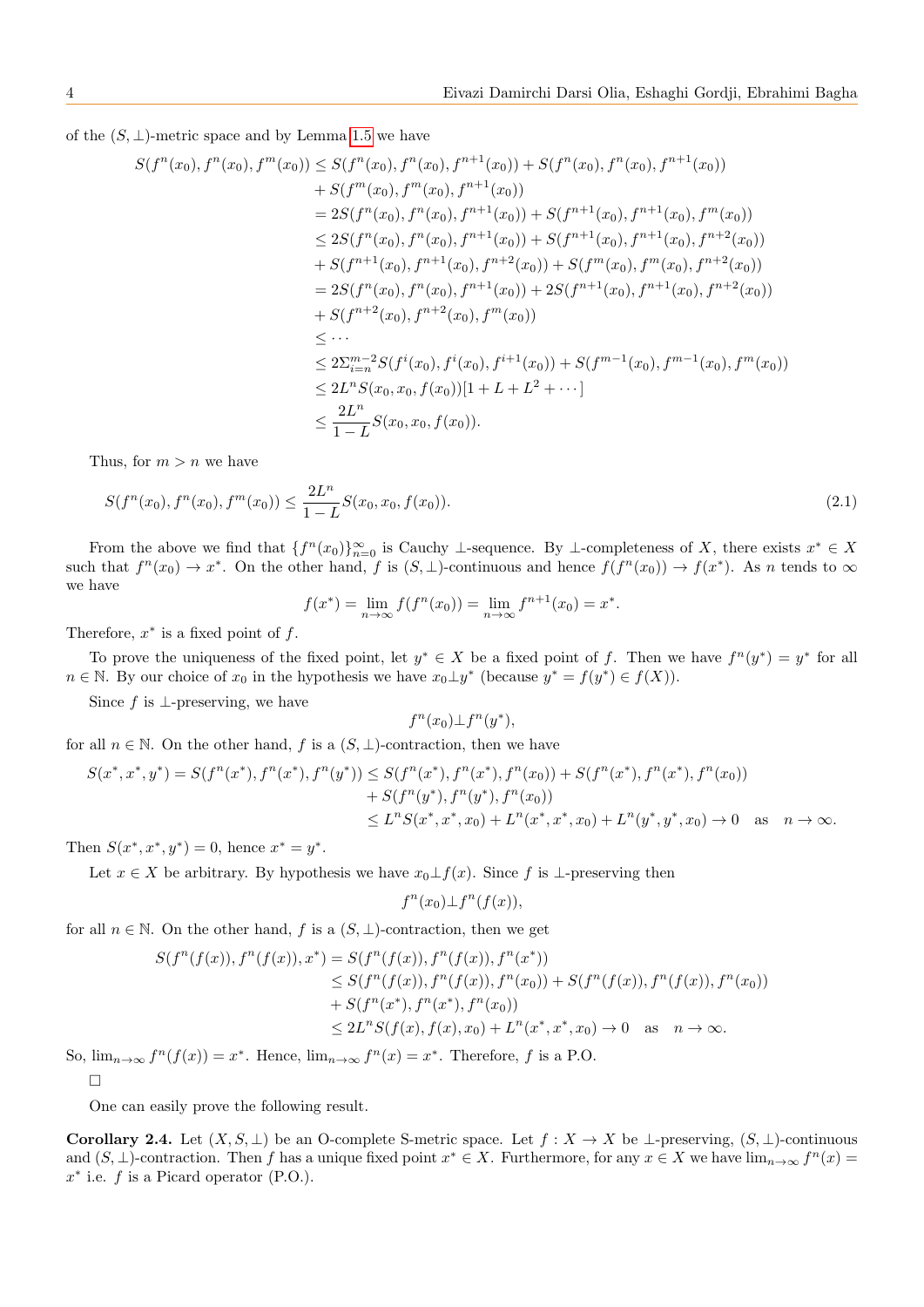## 3 Application in integral equation

Consider the integral equation

$$
x(t) = \int_0^T K(t, s, x(s))ds + g(t), \quad t \in I = [0, T],
$$

where  $T > 0$ . The aim of this section is to give an existence and uniqueness theorem for a solution of the above integral equation using results in the previous section.

Let

$$
X = \{ u \in C(I, \mathbb{R}) ; u(t) > 1 \quad \text{for almost every} \quad t \in I \}.
$$

Suppose the mapping

$$
S:X\times X\times X\to\mathbb{R}^+
$$

defined by

$$
S(x, y, z) = \sup_{t \in I} |x(t) - y(t)| + \sup_{t \in I} |x(t) - z(t)| + \sup_{t \in I} |y(t) - z(t)|,
$$

for  $x, y, z \in X$ . Define the following relation  $\perp$  in X:

$$
x \perp y
$$
 if  $x(t)y(t) \geq y(t)$ ,

for alost every  $t \in I$ . Its easy to see that  $(X, S)$  is ⊥-complete S-metric space.

Theorem 3.1. Suppose the following hypotheses hold:

- 1.  $K: I \times I \times \mathbb{R} \to \mathbb{R}$  and  $g: I \to [1, \infty)$  are continuous.
- 2. There exists a continuous function  $G: I \times I \to [0, \infty)$  such that

$$
|K(t, s, u) - K(t, s, v)| \le G(t, s)|u - v|,
$$

for each  $u, v \in \mathbb{R}$ ,  $u \perp v$  and each  $t, s \in I$ . 3.  $\sup_{t \in I} \int_0^T G(t, s) ds < r$  for each  $r < 1$ .

Then the integral equation [1.1](#page-2-0) has a solution  $u \in C(I, \mathbb{R})$ .

**Proof** . In  $(S, \perp)$ -metric space  $(X, S, \perp)$ a mapping

$$
A: (X, S, \bot) \to (X, S, \bot),
$$

can be defined by

$$
Ax(t) = \int_0^T K(t, s, x(s))ds + g(t),
$$

for almost every  $t \in I$ .

Note that if  $x \in X$  is a fixed point of A, then x is a solution to the [1.1.](#page-2-0)

First, we claim that for every  $x \in X$ ,  $Ax \in X$ . To see this, for every  $t \in I$ ,  $x \in X$ , we have

$$
Ax(t) = \int_0^T K(t, s, x(s))ds + g(t) \ge 1.
$$

One can conclude that  $Ax(t) > 1$  and we have  $Ax \in X$ . Now, we check that the hypotheses in Theorem [2.3](#page-2-1) is satisfied. to do this, we show that

- 1. There exists  $x_0 \in x$  such that  $x_0 \perp A(x)$  for all  $x \in X$ .
- 2. A is ⊥-preserving.
- 3. A is  $(S, \perp)$ -contraction.
- 4. A is  $(S, \perp)$ -continuous.

#### Proof .

1. Put  $x_0 = 2$  (the constant function  $x_0 = 2$ ), we have  $2 \perp A(x)$  for all  $x \in X$ .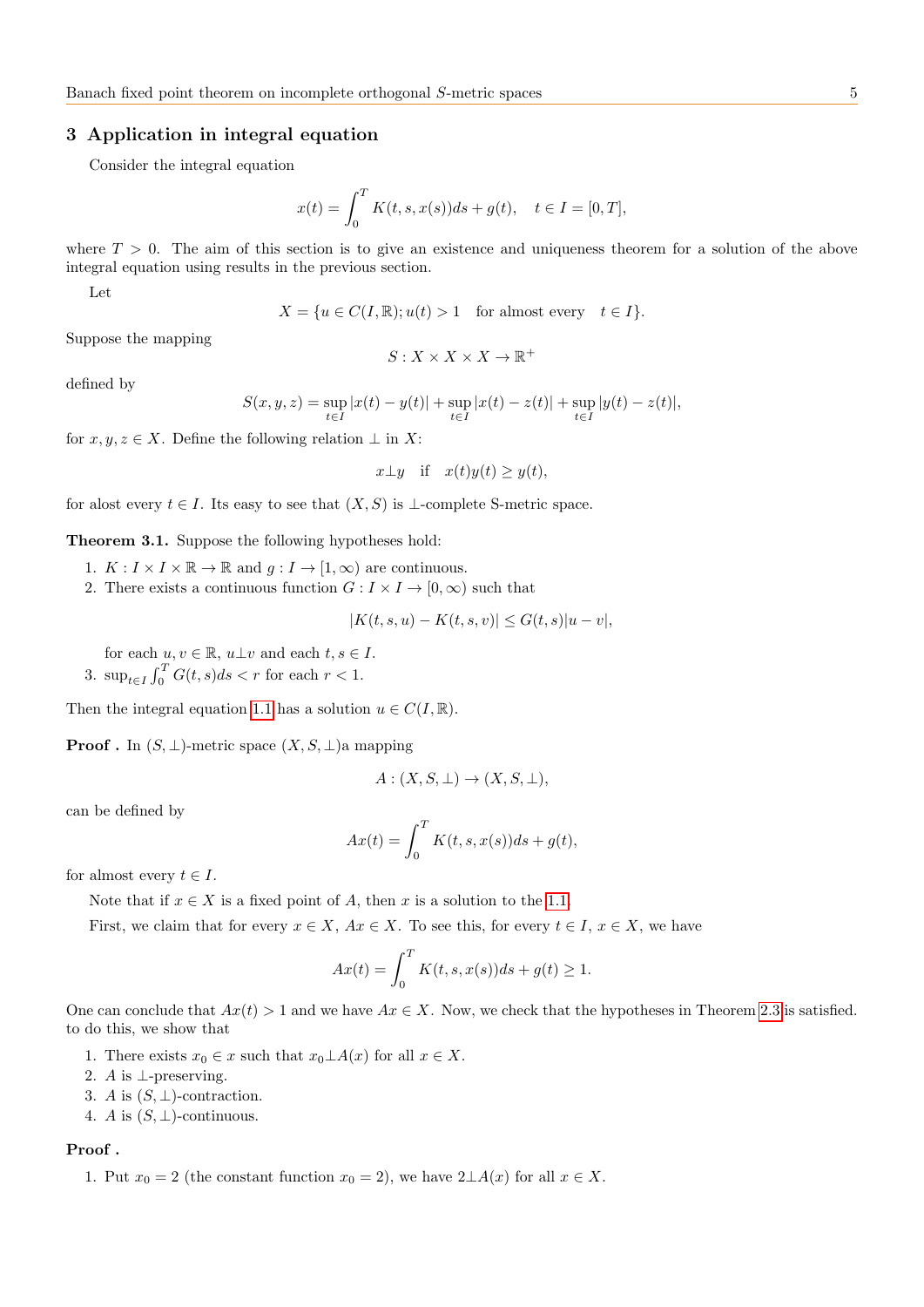- 2. We recall that A is ⊥-preserving if for every  $x, y \in X$ ,  $x \perp y$ , we have  $Ax \perp Ay$ . We have shown above that  $Ax(t) > 1$  for every  $t \in I$ , which implies that  $Ax(t)Ay(t) \ge Ay(t)$  for all  $t \in I$ . So  $Ax \perp Ay$ .
- 3. Let  $x, y \in X$ ,  $x \perp y$  and  $t \in I$ , we have

$$
|Ax(t) - Ay(t)| = |\int_0^T K(t, s, x(s))ds + g(t) - \int_0^T K(t, s, y(s))ds - g(t)|
$$
  
\n
$$
= |\int_0^T [K(t, s, x(s)) - K(t, s, y(s))]ds|
$$
  
\n
$$
\leq \int_0^T |K(t, s, x(s)) - K(t, s, y(s))|ds
$$
  
\n
$$
\leq \int_0^T G(t, s)|x(s) - y(s)|ds
$$
  
\n
$$
\leq \sup_{t \in I} |x(t) - y(t)| \sup_{t \in I} \int_0^T G(t, s)ds
$$
  
\n
$$
\leq r \sup_{t \in I} |x(t) - y(t)|.
$$

So,

 $\sup_{t \in I} |Ax(t) - Ay(t)| \leq r \sup_{t \in I} |x(t) - y(t)|.$ 

Therefore, we have

$$
S(Ax, Ax, Ay) = 2 \sup_{t \in I} |Ax(t) - Ay(t)| \le 2r \sup_{t \in I} |x(t) - y(t)| = rS(x, x, y).
$$

This proves that A is  $(S, \perp)$ -contraction with Lipchitz constant  $\lambda = r < 1$ .

4. Let  $\{x_n\}$  be an  $(S, \perp)$ -sequence in X such that  $\{x_n\}$  converges to some  $x \in X$ . Since A is  $\perp$ -preserving,  $\{Ax_n\}$ is an  $(S, \perp)$ -sequence, too. For each  $n \in \mathbb{N}$ , by  $(2)$  we have

$$
|Ax_n - Ax| \le \lambda |x_n - x|.
$$

As n goes to infinity, it follows that A is  $\bot$ -continuous.

□

The mapping A satisfies the hypotheses of the Theorem [2.3.](#page-2-1) Thus, existence and uniqueness of its fixed point  $x^* \in X$  has been guaranteed by Theorem [2.3](#page-2-1). As noted above  $x^*$  is a unique solution to integral equation [1.1.](#page-2-0)  $\Box$ 

#### References

- <span id="page-5-3"></span>[1] H. Baghani, M. Eshaghi Gordji and M. Ramezani, Orthogonal sets: their relation to the axiom of choice and a generalized fixed point theorem, J. Fixed Point Theory Appl. 18 (2016), no. 3, 465–477.
- <span id="page-5-2"></span>[2] M. Eshaghi Gordji, M. Ramezani, M. De La Sen and Y. J. Cho, On orthogonal sets and Banach fixed point theorem, Fixed Point Theory 18 (2017), no. 2, 569–578.
- <span id="page-5-4"></span>[3] M. Eshaghi and H. Habibi, Fixed point theory in generalized orthogonal metric space, J. Linear Topol. Algebr. 6 (2017), no. 3, 251–260.
- <span id="page-5-5"></span>[4] M. Eshaghi, H. Habibi and M. B. Sahabi, Orthogonal sets; orthogonal contractions, Asian-European J. Math. 12 (2019), no. 3, 1950034.
- <span id="page-5-6"></span>[5] M. Eshaghi and H. Habibi, Existence and uniqueness of solutions to a first-order differential equation via fixed point theorem in orthogonal metric space,Facta Univ. Ser. Math. Inf. 34 (2019), 123–135.
- <span id="page-5-0"></span>[6] Z. Mustafa and B. Sims, A new approach to generalized metric spaces, J. Nonlinear Convex Anal. 7 (2006), 289–297.
- <span id="page-5-1"></span>[7] Z. Mustafa, H. Obiedat and F. Awawdeh, Some common fixed point theorems for mapping on complete G-metric spaces, Fixed Point Theory Appl. 2008 (2008), Article ID 189870.